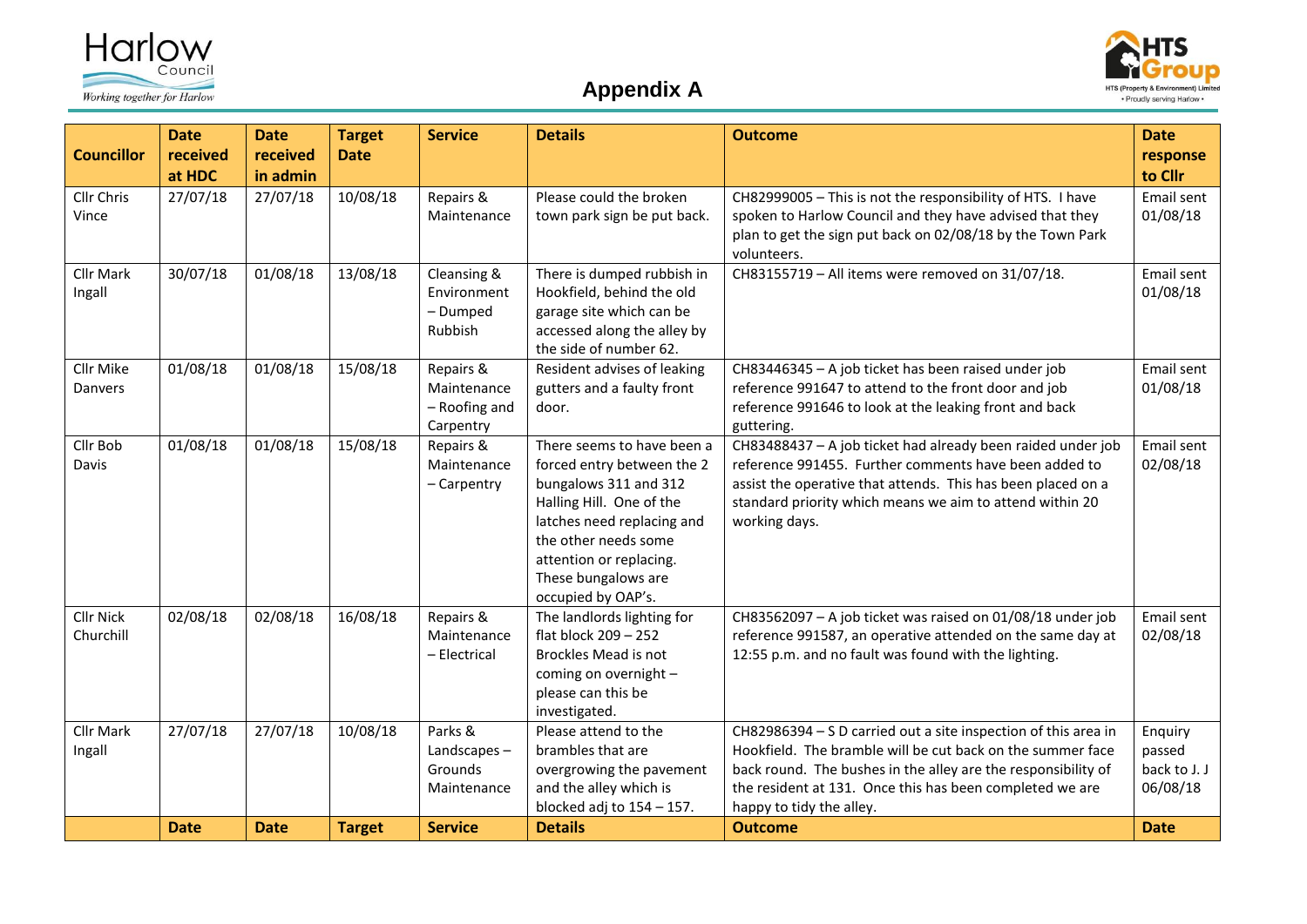| <b>Councillor</b>    | received<br>at HDC | received<br>in admin | <b>Date</b> |                                                  |                                                                                  |                                                                                                                                                                                                                                                                                                                                                                                                                                                                                                                          | response<br>to Cllr                             |
|----------------------|--------------------|----------------------|-------------|--------------------------------------------------|----------------------------------------------------------------------------------|--------------------------------------------------------------------------------------------------------------------------------------------------------------------------------------------------------------------------------------------------------------------------------------------------------------------------------------------------------------------------------------------------------------------------------------------------------------------------------------------------------------------------|-------------------------------------------------|
| Cllr Mark<br>Ingall  | 30/07/18           | 30/07/18             | 13/08/18    | Parks &<br>Landscapes-<br>Grounds<br>Maintenance | Please attend to various<br>issues in Hookfield.                                 | CH83157582 - S Donnelly carried out a site inspection. The<br>side of 48 Hookfield will be tided and sprayed. The bed on<br>the grass area will be maintained on the winter programme<br>which runs between October to March. The old garage site to<br>the rear of $62 - 64$ Hookfield will be cut back on the summer<br>face back round.<br>The hedges in the alley are the responsibility of the residents<br>at 61 and 62 Hookfield.                                                                                 | Enquiry<br>passed<br>back to<br>J.J<br>06/08/18 |
| Cllr Waida<br>Forman | 01/08/18           | 01/08/18             | 15/08/18    | Parks &<br>Landscapes-<br>Grounds<br>Maintenance | Please can the bushes and<br>shrubs be cut back by 90<br>Pittmans Field.         | CH83482878 - S D carried out a site inspection. The bushes<br>are the responsibility of the tenant of 90 Pittmans Field. The<br>bushes are in the front garden.                                                                                                                                                                                                                                                                                                                                                          | Enquiry<br>passed<br>back to J.J<br>06/08/18    |
| Cllr Waida<br>Forman | 01/08/18           | 01/08/18             | 15/08/18    | Parks &<br>Landscapes-<br>Grounds<br>Maintenance | Please attend to the various<br>locations in Broadfields that<br>need attention. | CH83484150 - S D out a site inspection.<br>97 - 102, the bushes have been cut back from the paths and<br>are clear of the windows. The tops will be cut on the winter<br>programme which runs between October to March.<br>87 - 92, the bed will be cut and tided on the winter<br>programme.<br>95 - The shrubs have been cut back from the footpaths and<br>will be topped on the winter programme.<br>$58 - 63$ , the shrub will be cut away from a window and the ivy<br>cut and poisoned within the next two weeks. | Email sent<br>06/08/18                          |
| Cllr Waida<br>Forman | 01/08/18           | 01/08/18             | 15/08/18    | Parks &<br>Landscapes-<br>Grounds<br>Maintenance | Please could the bushes and<br>shrubs be cut near 207<br>Arkwrights.             | CH83483148 - The shrubs will be cut back from the window<br>by the end of the month and the remaining bushes and<br>shrubs will be topped on the winter programme which runs<br>between October to March.                                                                                                                                                                                                                                                                                                                | Email sent<br>06/08/18                          |
| Cllr Waida<br>Forman | 01/08/18           | 01/08/18             | 15/08/18    | Parks &<br>Landscapes-<br>Grounds<br>Maintenance | By the shelter, please can<br>the bushes and shrubs be<br>cut back.              | CH83483843 - Elder bush and raised planter to be tidied and<br>cut back by the 10 Aug, all other shrubs and plants have<br>already been done.                                                                                                                                                                                                                                                                                                                                                                            | <b>Email Sent</b><br>07/08/18                   |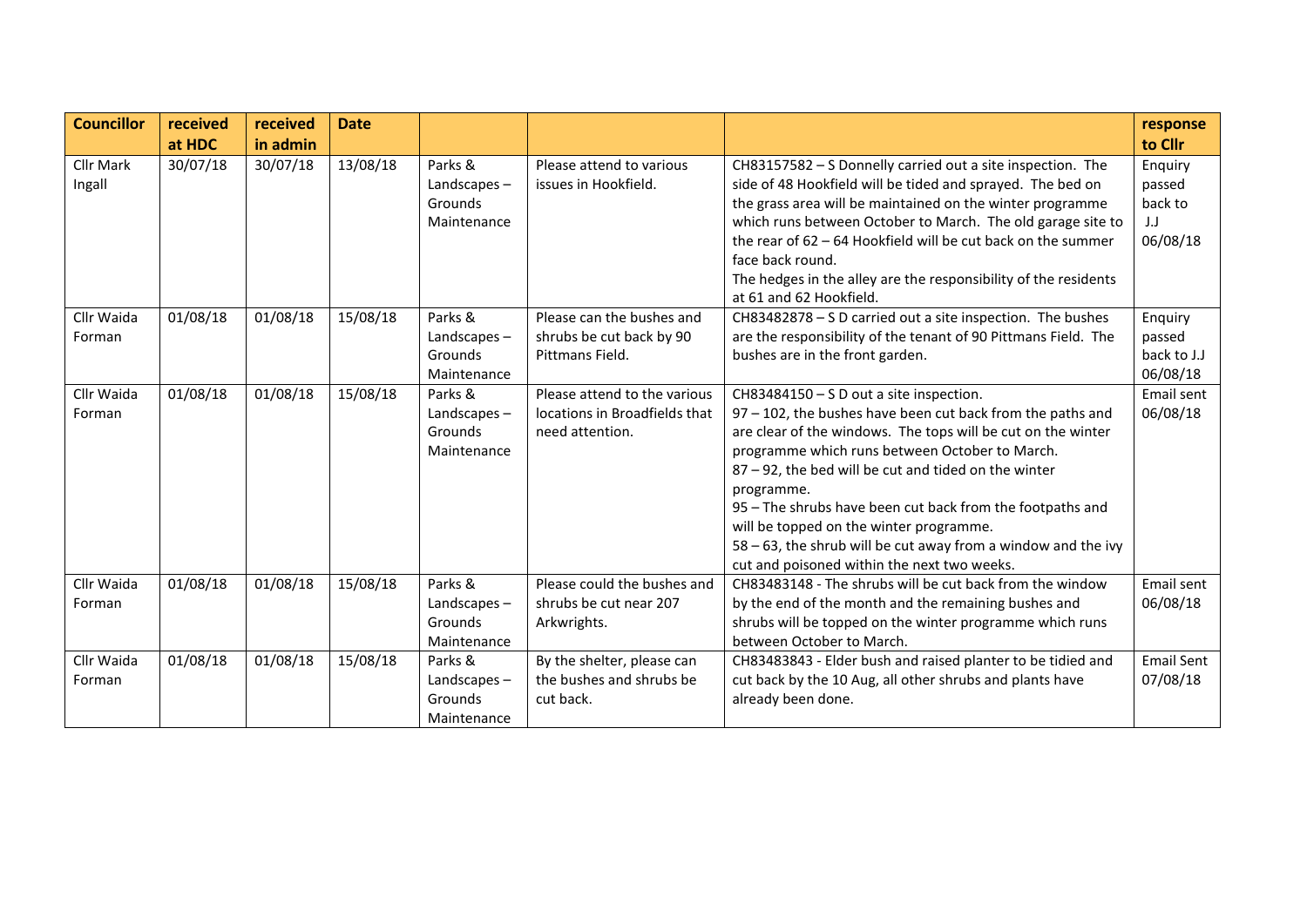





| <b>Councillor</b>           | <b>Date</b><br>received<br>at HDC | <b>Date</b><br>received<br>in admin | <b>Target</b><br><b>Date</b> | <b>Service</b>                                                   | <b>Details</b>                                                                                                                                                                                                                    | <b>Outcome</b>                                                                                                                                                                                                                                                                                                                                                                                                                                                                                                 | <b>Date</b><br>response<br>to Cllr            |
|-----------------------------|-----------------------------------|-------------------------------------|------------------------------|------------------------------------------------------------------|-----------------------------------------------------------------------------------------------------------------------------------------------------------------------------------------------------------------------------------|----------------------------------------------------------------------------------------------------------------------------------------------------------------------------------------------------------------------------------------------------------------------------------------------------------------------------------------------------------------------------------------------------------------------------------------------------------------------------------------------------------------|-----------------------------------------------|
| Cllr Jean<br>Clark          | 31/07/18                          | 31/07/18                            | 14/08/18                     | Parks &<br>Landscapes-<br><b>Trees</b>                           | 25 Upper Stoneyfield is a<br>sold property and it appears<br>that the tree may have been<br>on the open front but there<br>is no record to suggest that<br>Housing would have been<br>consulted over the removal<br>of this tree. | CH83315014 - JT has informed me that Covenant Control at<br>Harlow Council will advise whether a restrictive covenant was<br>in place to prevent the removal of the tree. He has not<br>involved with the owner.                                                                                                                                                                                                                                                                                               | Sent back<br>to Harlow<br>Council<br>09/08/18 |
| Cllr Waida<br>Forman        | 01/08/18                          | 01/08/18                            | 15/08/18                     | Parks &<br>Landscapes $-$<br>Trees and<br>Grounds<br>Maintenance | Please could the bushes and<br>trees be attended to near<br>86 Parsonage Leys.                                                                                                                                                    | CH83483641 - The bushes have been faced back, the beds<br>will be tided and topped on the winter programme which<br>runs between October to March. With regards to the trees,<br>we will reshape the apple tree outside 102, reshape the<br>hawthorn to the side of 183 and cut back from the lamp<br>outside 94. The tree work will be carried out within 80<br>working days.                                                                                                                                 | Email sent<br>09/08/18                        |
| Cllr Chris<br>Vince         | 23/07/18                          | 23/07/18                            | 06/08/18                     | Parks &<br>Landscapes-<br><b>Trees</b>                           | Please inspect overhanging<br>trees at 42 Ash Tree Field<br>and the affected fence.<br>Out of target due to no<br>cover when JT is on A/L<br>except for emergencies.                                                              | CH82484622 - JT carried out a site inspection on 09/08/18<br>and has advised that work will be carried out to the trees by<br>the end of August 2018. It has also been reported that some<br>of the fencing requires attention, therefore JT has advised<br>that once the tree gang have carried out their work they will<br>feedback as to what fencing work is required and a job ticket<br>will be raised.                                                                                                  | <b>Email sent</b><br>10/08/18.                |
| <b>Cllr Simon</b><br>Carter | 06/08/18                          | 06/08/18                            | 20/08/18                     | Parks &<br>Landscapes-<br>Playgrounds                            | Please can the latch be<br>repaired on the gate at the<br>Town Park Adventure<br>Playground and Norman<br><b>Booth</b>                                                                                                            | CH83975258 - The playground team have inspected the gates<br>and have advised that we do not use latches as they are<br>finger traps. The gate at the Town Park does not close<br>properly and it has been adjusted as far as it can be, therefore<br>it would need to be replaced. A quote from the contractor<br>will be sent to Harlow Council's Client Team who manage the<br>budget and health and safety priorities in play areas.<br>Replacement quotations will also be forwarded for Norman<br>Booth. | Email sent<br>14/08/8                         |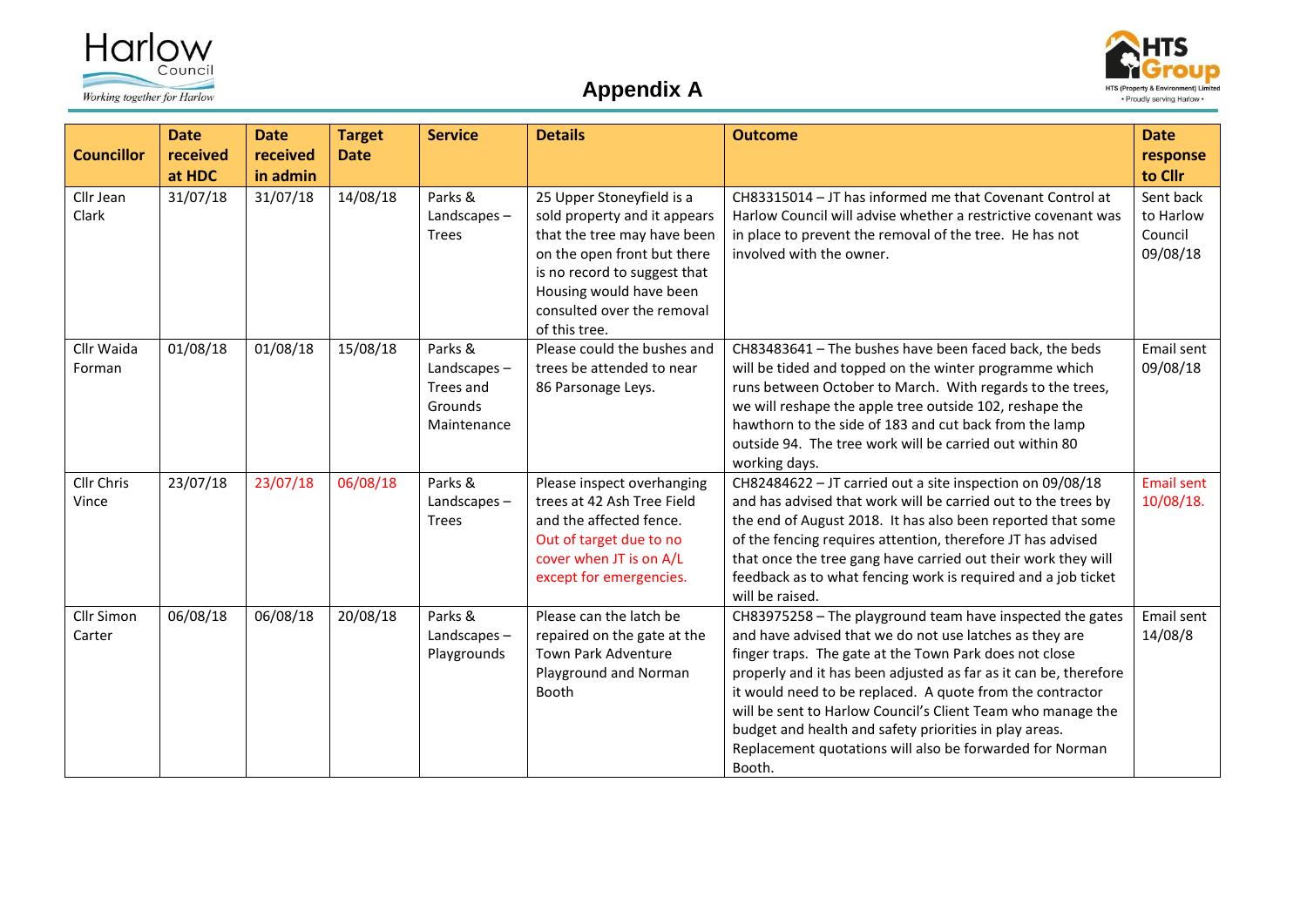





| <b>Councillor</b>             | <b>Date</b><br>received<br>at HDC | <b>Date</b><br>received<br>in admin | <b>Target</b><br><b>Date</b> | <b>Service</b>                                    | <b>Details</b>                                                                                               | <b>Outcome</b>                                                                          | <b>Date</b><br>response<br>to Cllr |
|-------------------------------|-----------------------------------|-------------------------------------|------------------------------|---------------------------------------------------|--------------------------------------------------------------------------------------------------------------|-----------------------------------------------------------------------------------------|------------------------------------|
| <b>Cllr Nick</b><br>Churchill | 11/08/18                          | 14/08/18                            | 24/08/18                     | Cleansing &<br>Environment<br>- Dumped<br>Rubbish | Please could the chest of<br>drawers be removed from<br>the grass verge near to 405<br>Milwards.             | CH84542664 - This item was removed on 13/08/18 at 1:50<br>p.m.                          | Email sent<br>14/08/18             |
| <b>Cllr Nick</b><br>Churchill | 11/08/18                          | 14/08/18                            | 24/08/18                     | Cleansing &<br>Environment<br>- Dumped<br>Rubbish | There are two piles of tree<br>branches and cuttings in the<br>car park area to the rear of<br>153 Milwards. | CH84542849 - All items were removed on 13/08/18 at 1:40<br>p.m.                         | Email sent<br>14/08/18             |
| <b>Cllr Nick</b><br>Churchill | 11/08/18                          | 14/08/18                            | 24/08/18                     | Cleansing &<br>Environment<br>- Dumped<br>Rubbish | Please could the dumped<br>rubbish be removed from<br>the footpath outside 304<br>Milwards.                  | CH84543351 - All items were removed on 13/08/18 at 1:40<br>p.m.                         | Email sent<br>14/08/18             |
| <b>Cllr Nick</b><br>Churchill | 11/08/18                          | 14/08/18                            | 24/08/18                     | Cleansing &<br>Environment<br>- Dumped<br>Rubbish | Please could the dumped<br>rubbish be removed from<br>the footpath near 253<br>Milwards.                     | CH84543741 - All items were removed on 13/08/18 at 11:40<br>a.m.                        | Email sent<br>16/08/18             |
| <b>Cllr Nick</b><br>Churchill | 14/08/18                          | 16/08/18                            | 29/08/18                     | Cleansing &<br>Environment<br>- Dumped<br>Rubbish | Please could the 2 single<br>mattresses be collected<br>from the grass outside 144<br>-148 Milwards.         | CH84827041 - All items were removed on 15/08/18 at 9:10<br>a.m.                         | Email sent<br>17/08/18             |
| Cllr Chris<br>Vince           | 15/08/18                          | 16/08/18                            | 30/08/18                     | Cleansing &<br>Environment<br>Dumped<br>Rubbish   | Please clear rubbish in<br><b>Cannons Brook</b>                                                              | CH84956473 - All items were removed on 16/08/18 at 13:30<br>p.m.                        | Email sent<br>17/08/18             |
| Cllr Chris<br>Vince           | 16/08/18                          | 17/08/18                            | 31/08/18                     | Cleansing &<br>Environment<br>Dumped<br>Rubbish   | Please clear rubbish near to<br>Morley Grove                                                                 | CH85025066 - All items were removed on 16/08/18 at 2:00<br>p.m.                         | Email sent<br>17/08/18             |
| <b>Cllr Mark</b><br>Ingram    | 15/08/18                          | 15/08/18                            | 30/08/18                     | Repairs &<br>Maintenance<br>- Guttering           | Please clear guttering and<br>check cracks in common<br>room walls                                           | CH84939972 - Job ticket raised - 903782. Email sent to HPS<br>regarding crack in walls. | Email sent<br>20/08/18             |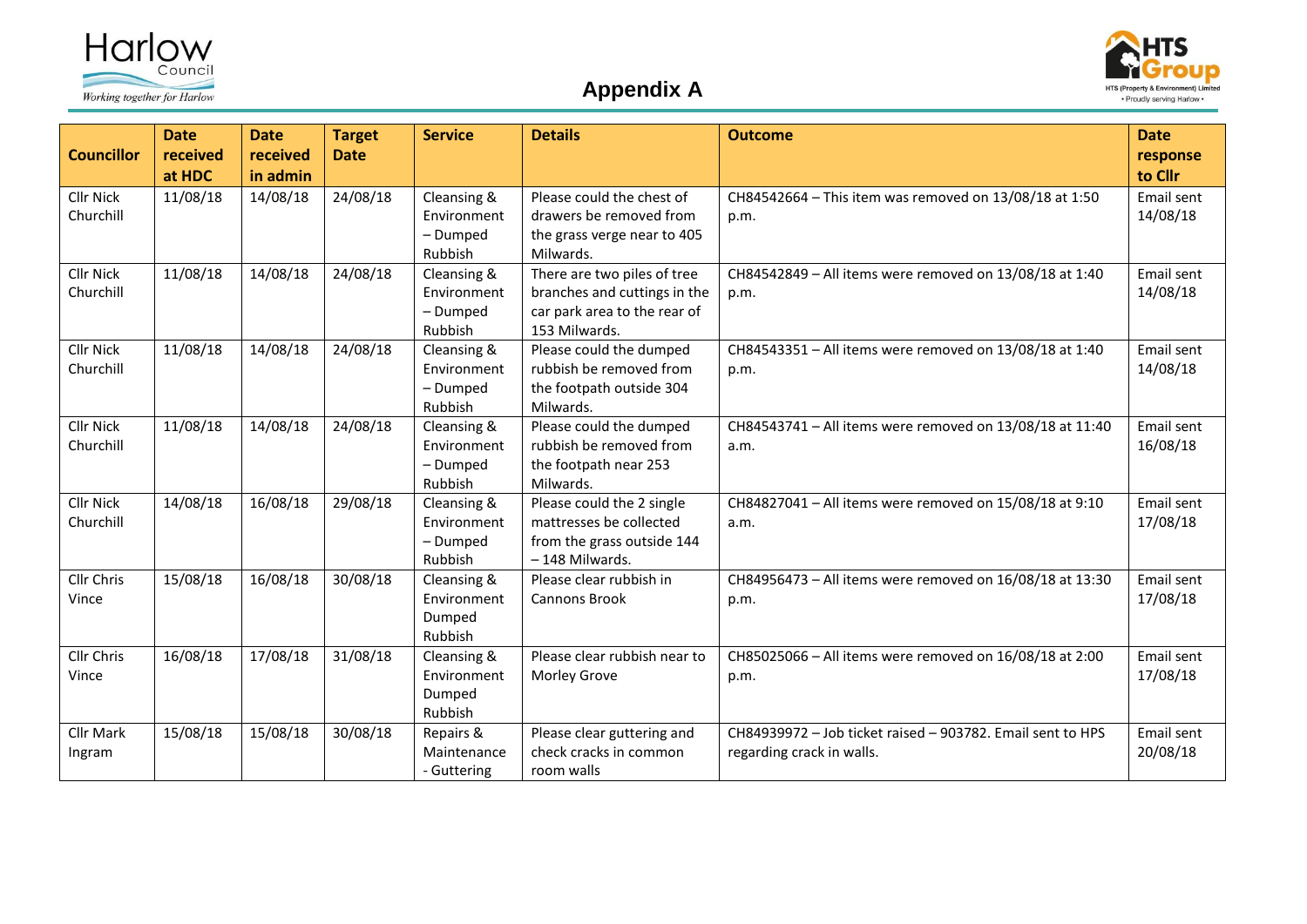



## **Appendix A**

| <b>Councillor</b>             | <b>Date</b><br>received<br>at HDC | <b>Date</b><br>received<br>in admin | <b>Target</b><br><b>Date</b> | <b>Service</b>                                                | <b>Details</b>                                                                                                                                   | <b>Outcome</b>                                                                                 | <b>Date</b><br>response<br>to Cllr                                                            |
|-------------------------------|-----------------------------------|-------------------------------------|------------------------------|---------------------------------------------------------------|--------------------------------------------------------------------------------------------------------------------------------------------------|------------------------------------------------------------------------------------------------|-----------------------------------------------------------------------------------------------|
| Cllr Bob<br><b>Davies</b>     | 16/08/18                          | 16/08/18                            | 31/08/18                     | Repairs &<br>Maintenance<br>- Guttering                       | Please clear guttering and<br>check cracks in wall.                                                                                              | CH85022473 - Job ticket raised - 903785, email sent to HPS<br>regarding survey inspection      | Email sent<br>20/08/18                                                                        |
| <b>Cllr Nick</b><br>Churchill | 16/08/18                          | 16/08/18                            | 31/008/18                    | Repairs &<br>Maintenance<br>- Garage                          | Repair void garage door.                                                                                                                         | CH85007878 - Job ticket raised - 903784                                                        | <b>Email Sent</b><br>20/08/18                                                                 |
| Cllr Mark<br>Ingall           | 15/08/18                          | 15/08/18                            | 30/08/18                     | Parks &<br>Landscapes-<br>Trees and<br>Grounds<br>Maintenance | Please cut back bushes<br>along pathway                                                                                                          | CH84945478 - Job completed 20 August 2018                                                      | <b>Email Sent</b><br>21/08/18                                                                 |
| <b>Cllr Mark</b><br>Ingall    | 15/08/18                          | 15/08/18                            | 30/08/18                     | Parks &<br>Landscapes-<br>Trees and<br>Grounds<br>Maintenance | Please cut back brambles<br>and remove weeds                                                                                                     | CH84944334 - Work completed 20 August 2018                                                     | Email sent<br>21/08/18                                                                        |
| Cllr Chris<br>Vince           | 16/08/18                          | 16/08/18                            | 31/08/18                     | Cleansing &<br>Environment<br>Graffiti                        | Please remove graffiti - and<br>bag of waste                                                                                                     | CH85024121 - All works completed - 20/08/18                                                    | Email<br>21/08/18                                                                             |
| Cllr Simon<br>Carter          | 16/08/18                          | 21/08/18                            | 31/08/18                     | Cleansing &<br>Environment<br>Dumped<br>Rubbish               | Please clear rubbish near to<br>lamp column 8774/3 in<br>Fenton Grange                                                                           | CH85071253 - Litter was removed on 21/08/18                                                    | Email sent<br>22/08/2018                                                                      |
| <b>Cllr Mark</b><br>Ingall    | 30/07/18                          | 15/08/18                            | 13/08/18                     | Parks &<br>Landscapes-<br>Grounds<br>Maintenance              | The flower beds in front of<br>160 Hookfield and the<br>bushes in the garage area<br>between 160 and 110<br>require cutting back and<br>clearing | CH83156609 - The bushes/shrubbery were cut back, and the<br>area was cleared on 22 August 2018 | <b>Email sent</b><br>23/08/2018<br>Out of<br>target as<br>received<br>late from<br><b>HDC</b> |